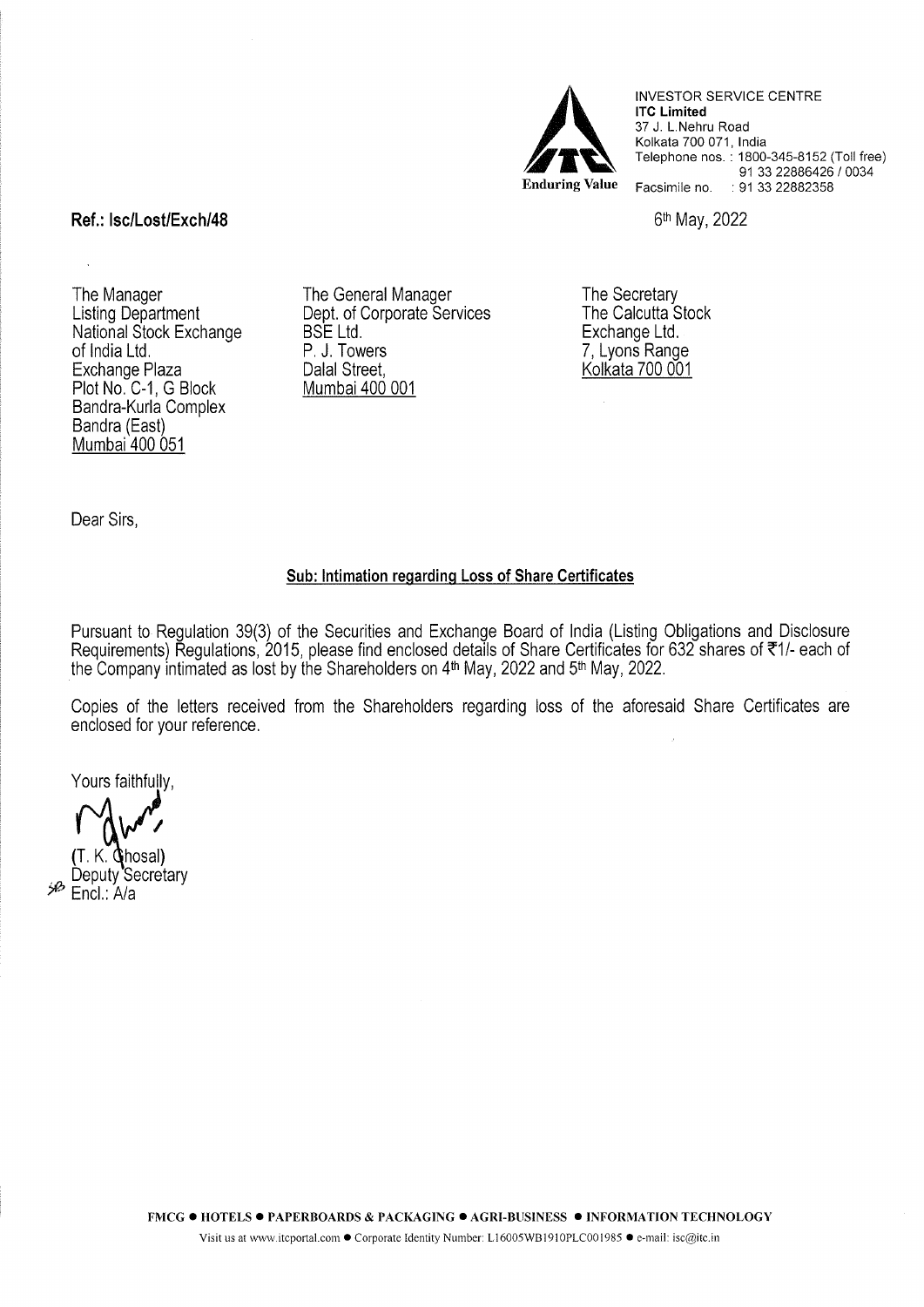| COMPANY NAME  | <b>ITC LIMITED</b>                    |
|---------------|---------------------------------------|
| <b>SOURCE</b> | INVESTOR SERVICE CENTRE               |
| LETTER REF NO | ISC/LOST/EXCH/48                      |
| LETTER DATE   | 06/05/2022                            |
| REMARKS       | SHARES REPORTED LOST/STOLEN/MISPLACED |

 $\mathcal{L}^{\text{max}}_{\text{max}}$ 

 $\langle \cdot, \cdot \rangle$ 

| LEDGER FOLIO NO | <b>HOLDER NAME</b>       | <b>CERTNO</b> | <b>DISTNO FROM</b> | <b>DISTNO TO</b> | <b>NO. OF SHARES</b> |
|-----------------|--------------------------|---------------|--------------------|------------------|----------------------|
| 11/43953        | lALKA KASERA             | 000028535     | 0000048144691      | 0000048144810    | 0000000000120        |
| 11/43953        | lalka KASERA             | 000094746     | 0002527501406      | 0002527501465    | 0000000000060        |
| 11/43953        | lALKA KASERA             | 000172698L    | 0003873777352      | 0003873777531    | 0000000000180        |
| 11/43953        | IALKA KASERA             | 000245781     | 0008083910055      | 0008083910234    | 0000000000180        |
| 16/37573        | ÍSULEKHA ASHOK PURANDARE | 000219978     | 00079673742901     | 0007967374291    | 0000000000002        |
| 18/25072        | IM V SRINIVASA RAO       | 000046079     | 0000077286711      | 0000077286770    | 0000000000060        |
| 18/25072        | IM V SRINIVASA RAO       | 000112297     | 0002542074356      | 0002542074385    | 0000000000030        |

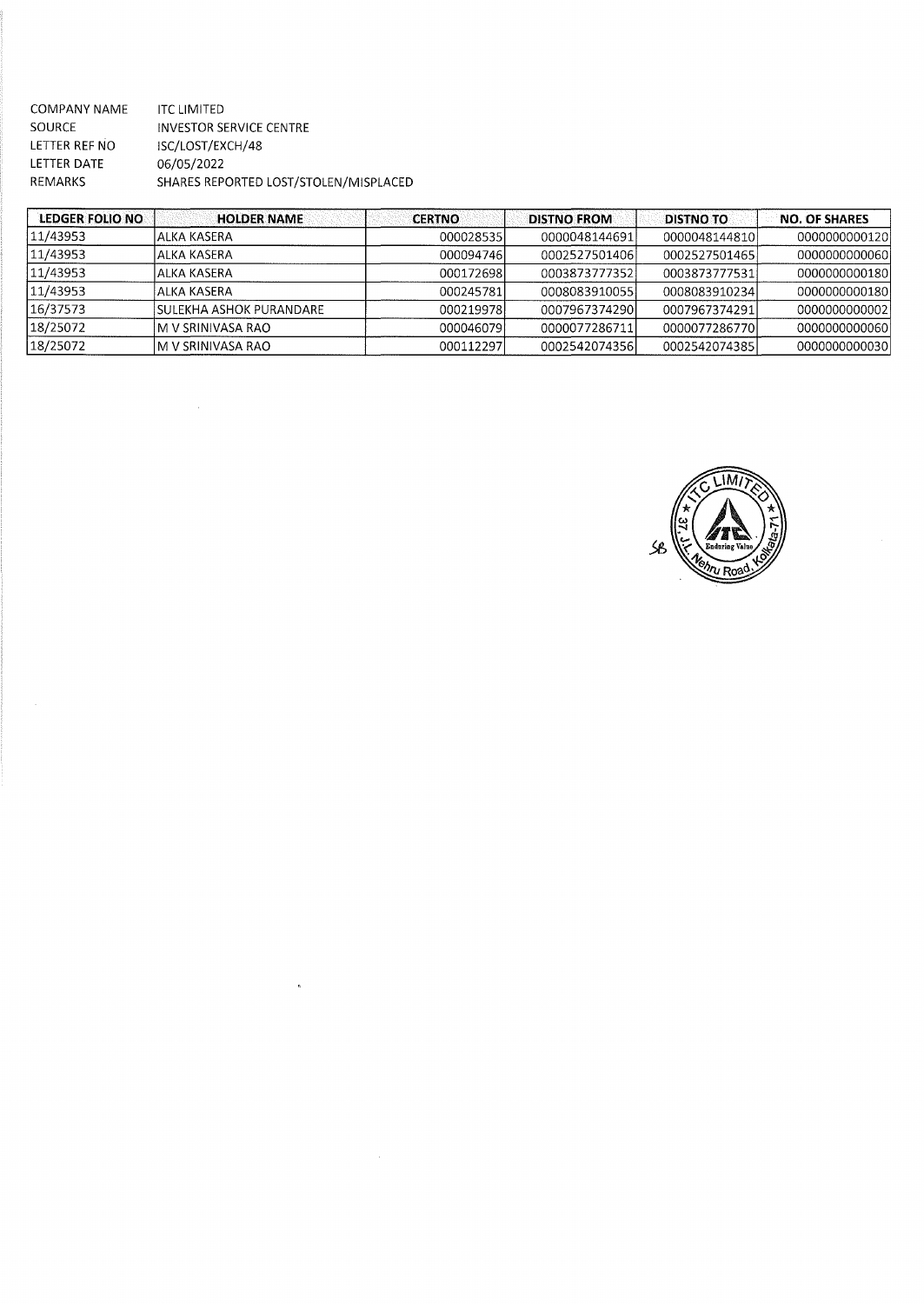## UNIT: ITC LIMITED DUPLICATE CERTIFICATE REQUEST LETTER

Date: 29<sup>th</sup> April 2022

To,

Investor Service Centre, lTC limited, 37 Jawaharlal Nehru Road, Kolkata - 700071

#### Subject- Request to share Duplicate Share Certificate Process- Folio No: 11/43953

Dear Team,

I"Mrs Alka Kasera {PAN No: AALPK3190J)" R/o A-2/82, Sardarjung Enclave, New Delhi -110029 has following equity shares holding: -

| ALKA KASERA        | ITC HMITFD          | 11/43953        |
|--------------------|---------------------|-----------------|
| <b>HOLDER NAME</b> | <b>COMPANY NAME</b> | <b>FOLIO NO</b> |

I have attached KYC Update (ISR-1), Bank Update (ISR-2) & Nomination Update (SH-13) form to update your records.

I have lost my all certificates due to which I am unable to dematerialise the same. I request you to share following details to get duplicate certificates:-

- 1. latest Shares Certificates No & Distinctive Number along with share Count
- 2. Duplicate Certificate Process and required documents formats
- 3. IEPF Entitlement Letter if any share or dividend move to IEPF

Please let me know if you need any other additional information from my side.

Sincerely

Sole Holder Mrs Alka Kasera A-2/82, Sardarjung Enclave, New Delhi - 110029 M: 9811141049

Enclosures: -

- 1. PAN Card of Alka Kasera
- 2. Aadhar Card of Alka Kasera

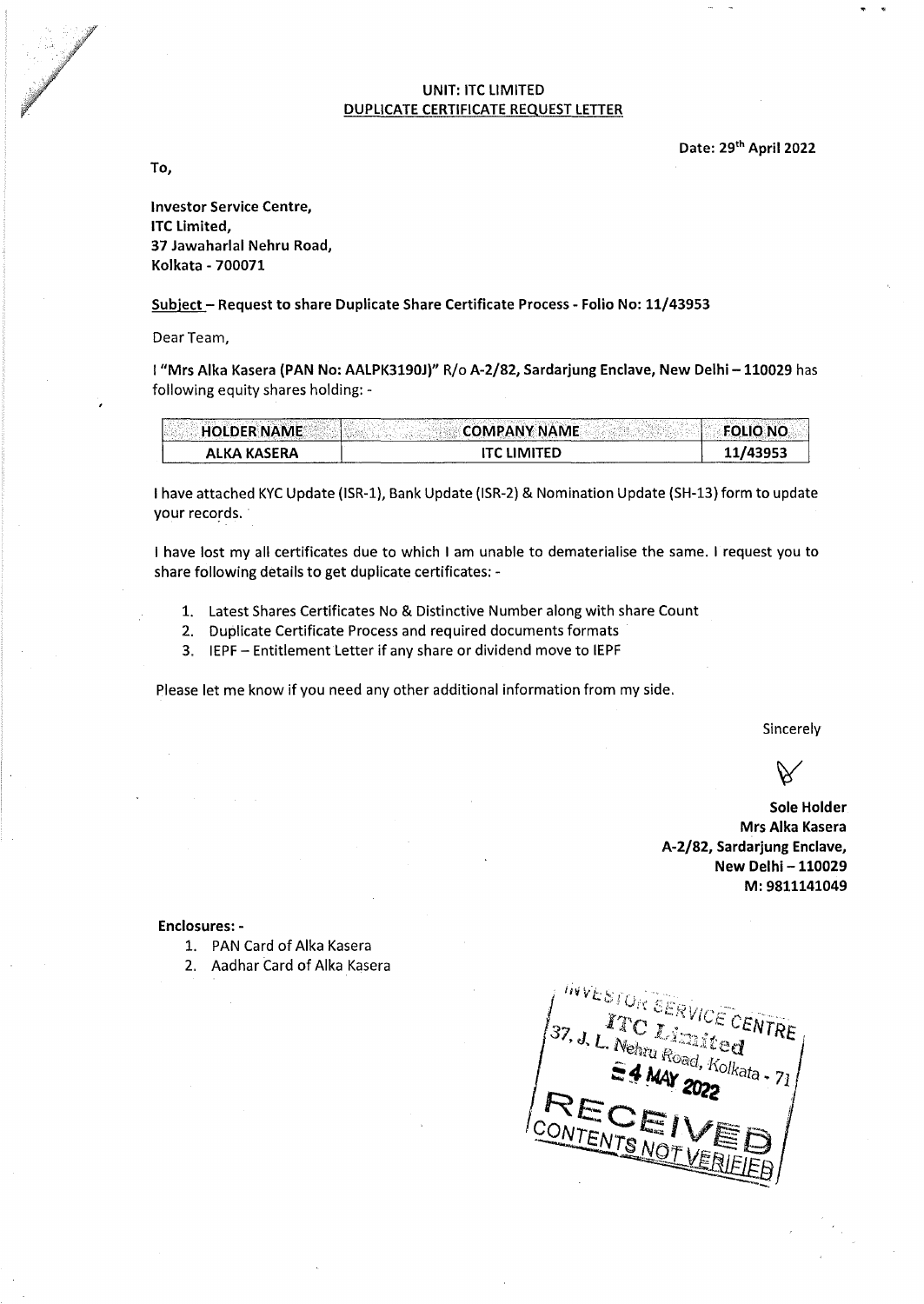Date: 03-05-2022.

To, The Investor service centre, lTC Limited.

Respected Sir,

Writing this email regarding the Duplicate share certificate of my shares.

I'm Mullapudi Venkata Srinivasa Rao, having 90 ITC Limited shares with under folio no.18/25072 that issued in 2005. Unfortunately, I have lost all my proof of my share holding letters and documents. As I lost all the documents and letters of my shares, I request you to issue the Duplicate share certificate and help me in this regard.

Also as per the previous corresponding email, I'm sending you a letter duly signed by the shareholder and email copy for your reference. Please look into this and do the needful.

Thanking you Sir,

Yours faithfully,

M. V. Shimivasa Rao M V SRINIVASA RAO



Scanned with **CamScanner**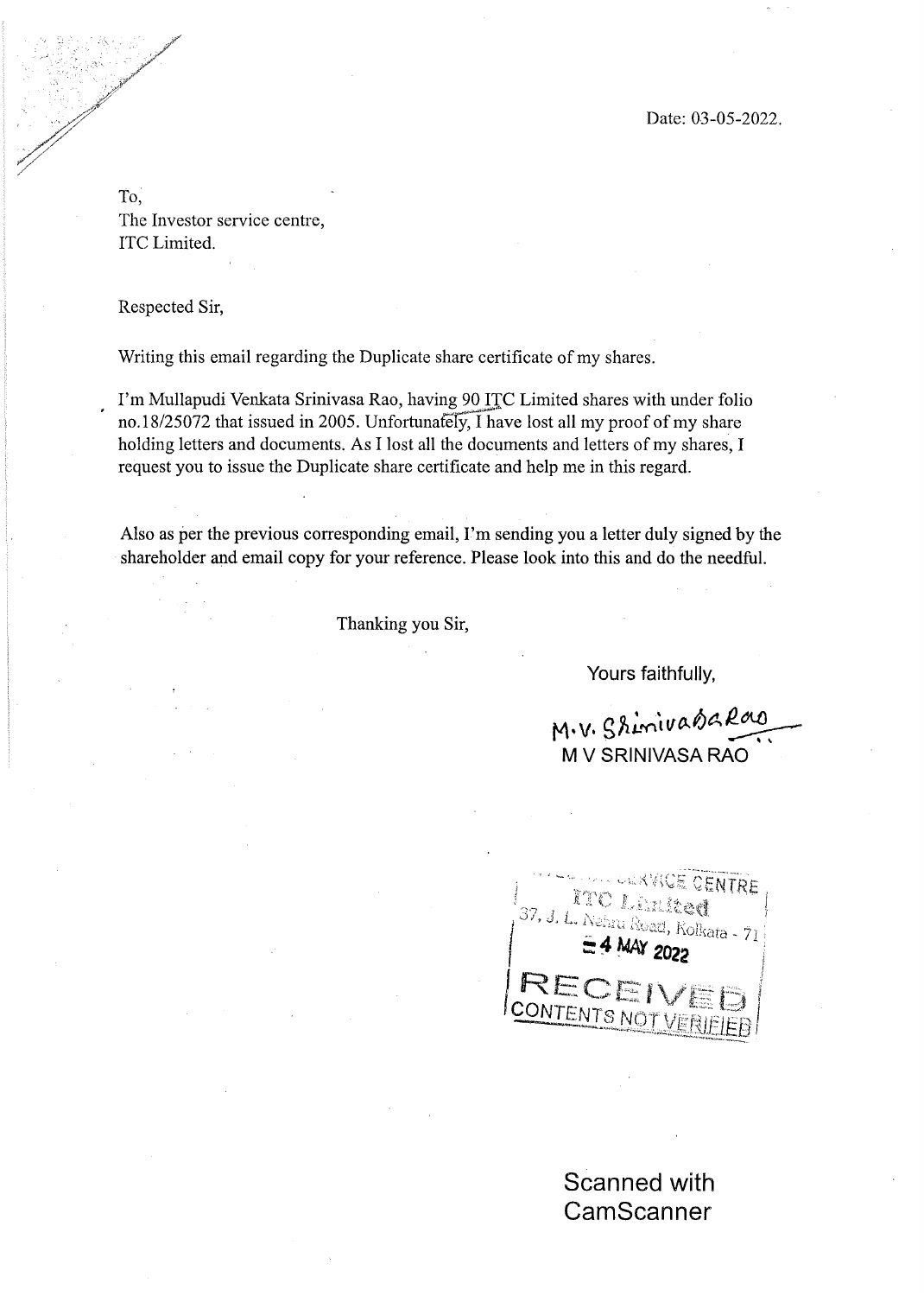### Application for Consolidation of Folios and Share Certificates

: Smt. Sulekha Ashok Purandare

Date: 30.04.2022

Name Address : 1302 I Girivan Paramjyoti, CHS Road no. 4, Pestom Sagar, Chembur W, Mumbai, 400089

Tel. No  $: +919867408208 / +919819309819$ 

E-mail: purandaresulekha@gmail. com

To, Ms. Rupannita Ghosh. ITC limited, Virginia House,37, J L Nehru Road Kolkata 700071<br>Unit: ITC LIMITED  $\mathcal{L}^{\mathfrak{G}^{\nu}}$ 

Dear Madam,  $\sqrt{\nu}$  and  $\sqrt{\nu}$  and  $\sqrt{\nu}$   $\sqrt{\nu}$   $\sqrt{\nu}$   $\sqrt{\nu}$   $\sqrt{\nu}$   $\sqrt{\nu}$   $\sqrt{\nu}$   $\sqrt{\nu}$   $\sqrt{\nu}$   $\sqrt{\nu}$   $\sqrt{\nu}$   $\sqrt{\nu}$   $\sqrt{\nu}$   $\sqrt{\nu}$   $\sqrt{\nu}$   $\sqrt{\nu}$   $\sqrt{\nu}$   $\sqrt{\nu}$   $\sqrt{\nu}$   $\sqrt{\nu}$   $\sqrt{\nu}$   $\sqrt{\nu}$   $\sqrt{\nu}$ 

From,

**International Control Control**<br>International Control<br>International Control Control Control Control Control Control Control Control Control Control Control Control<br>International Control Control Control Control Control Cont

Further to my request dtd. 23<sup>rd</sup> March 2022 for name deletion and dematerialization of my ITC holding under folio no. 16/37573, 16/33855, 16/33839, 16/35427, 16/12208 & 16/26456 as per annexure attached, I am in receipt of email communication dtd. 25<sup>th</sup> April 2022 (attached) from your office requesting some additional documents.

In view of this I hereby enclose requested documents for your review and further necessary action as below.

- Revised SH-13 format as per ITC requirement duly signed by nominees. $(2n \lambda \psi_0 \omega)$
- Self-attested copies of Nominee's PAN card and identity proofs. (Adhas card)
- Acknowledged police complaint duly stamped by concern police station.
- Affidavit on Rs. 100 nonjudicial stamp paper (as Rs. 10 stamp paper is no more available as already communicated vide email dtd.  $27<sup>th</sup>$  April 2022, attached herewith)
- Indemnity Bond on Rs. 100 nonjudicial stamp paper duly notarized (as Rs. 50 stamp paper is no more available as already communicated vide email dtd. dtd. 27<sup>th</sup> April 2022, attached iterewith)<br>a zerox copy of Passpoer Of Sourabh Purandare & driving licence of My. Shantany Purandare
- 

I now respectfully request you to process my request for name deletion and issue Letter of confirmation in order to dematerialize these securities.

Please send the Letter of confirmation to my new address as stated above. Thanking you in anticipation.

Thanks in advance.

Your's faithfully

 $\mathcal{A}$ urandarc  $\mathcal{B}$ turandarc

Signature of the Shareholder(s)  $\qquad$  1<sup>St</sup> Joint holder

| INVESTOR SERVICE CENTRE            |
|------------------------------------|
| <b>ITC Limited</b>                 |
| 37, J. L. Nehru Road, Kolkata - 71 |
| <b>∈5 MAY 2022</b>                 |
|                                    |
|                                    |

Smt.S. A. Purandare Transmission & co Page  $1/2$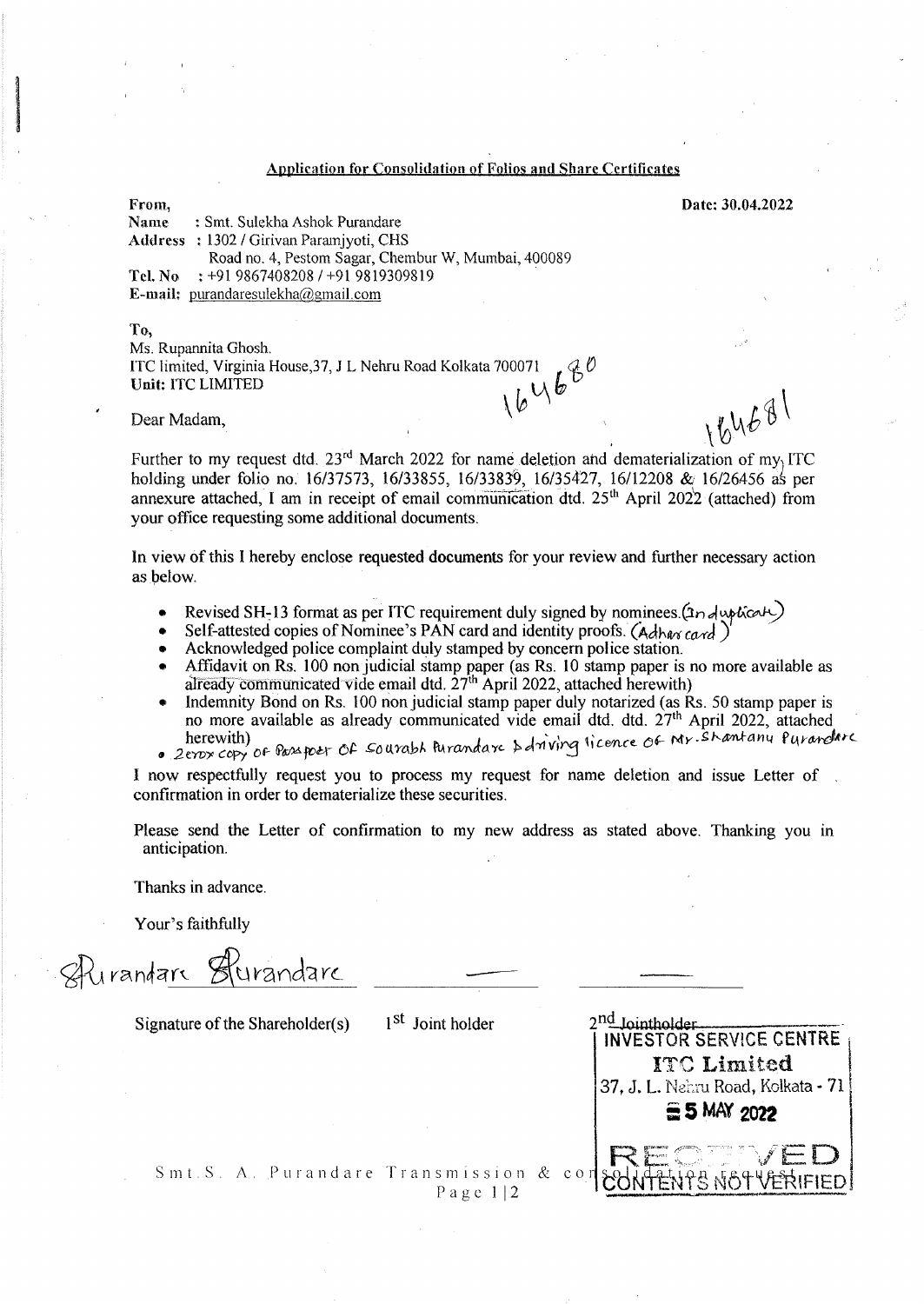**S. 100** एक सा  $\sqrt{2}$ ONE 2 ,00 **HUNDRED RUPEES** 6 **NOTARIAL** NOTARIA हर्र ~~fT;~'A ·. ;i: . zv 7 40840. . 1"tjf}~ *tA* 2. . . . ADR ,,, ~q; .. \:-t :l ....... ~-.IC6 ........... 2•f·~ . 201.1. ~ ~.. / .. . . .. . . . .. . . ···~··· ..... ....... ..... - महारीष्ट्र MAHARASHTRA - *rJ;-c:rgr {}Jfrtwln'* :T.;, *<sup>r</sup>* 不可 ~~ -.ifu~ ~~R ~ em ? ~f;n-l.t *-v,.,..\_.jJ*  ~ ~ . LEAT . '" "'•-llriJ/U) l fel A ß '·~~~=~~·~· 1 ~!-i .. t;LZ~··f\~t·[ .•••••..••.. r.rL...... fu.~~ ~ ~ ~ JmF'-ff~ ~ otiw. . ... i . · *-7APR zonj*  <sup>ा</sup>सा ब सही - <sub>....</sub> \* a•oa••••••••··~~·~•••••••••••••• ~~~/~  $\frac{1}{2}$   $\frac{1}{2}$   $\frac{1}{2}$   $\frac{1}{2}$   $\frac{1}{2}$   $\frac{1}{2}$   $\frac{1}{2}$   $\frac{1}{2}$   $\frac{1}{2}$   $\frac{1}{2}$   $\frac{1}{2}$   $\frac{1}{2}$   $\frac{1}{2}$   $\frac{1}{2}$   $\frac{1}{2}$   $\frac{1}{2}$   $\frac{1}{2}$   $\frac{1}{2}$   $\frac{1}{2}$   $\frac{1}{2}$   $\frac{1}{2}$   $\frac{1}{2}$  गुद्रांक विकेत्याण सती-(लितिज्ञ- य. मांखरेकर). ·~ मुलक विज्ञीने ठिकल/पत्र - जंगा धेरॉक्स/टायपिंग सेंटर इकाल लं. ३४, अ**थर्मी गावेंट, करोबटर ऑफीस बारक** टाणे (ष.) - ४०० ६०१. परवास मुक्षेत्र **अलंक - १२०१०१०** क्या कारणात्मती उपनि जारंक जारेकी बेमस त्यांजी/ **955,1581** नुद्रांक सारंदी केल्यापासून ६ महिल्याल खबरुंचे र **Bete of Arguan**<br>**Bete of Arguan** AFFIDAVIT 412.9h 1132 In the matter of issuance of Ş duplicate share certificate(s) of lTC Limited

I, the following :

I, MRS. SULEKHA ASHOK PURANDARE wife of Ashok Vishnu Purandare residing 1302, Girivan Paramjyoti, Pestomsagar Road No 4, Pestomsagar chamber Mumbai 400089, hereby state upon oath as follows

; hereby state upon oath as follows :

**B** 

鳳